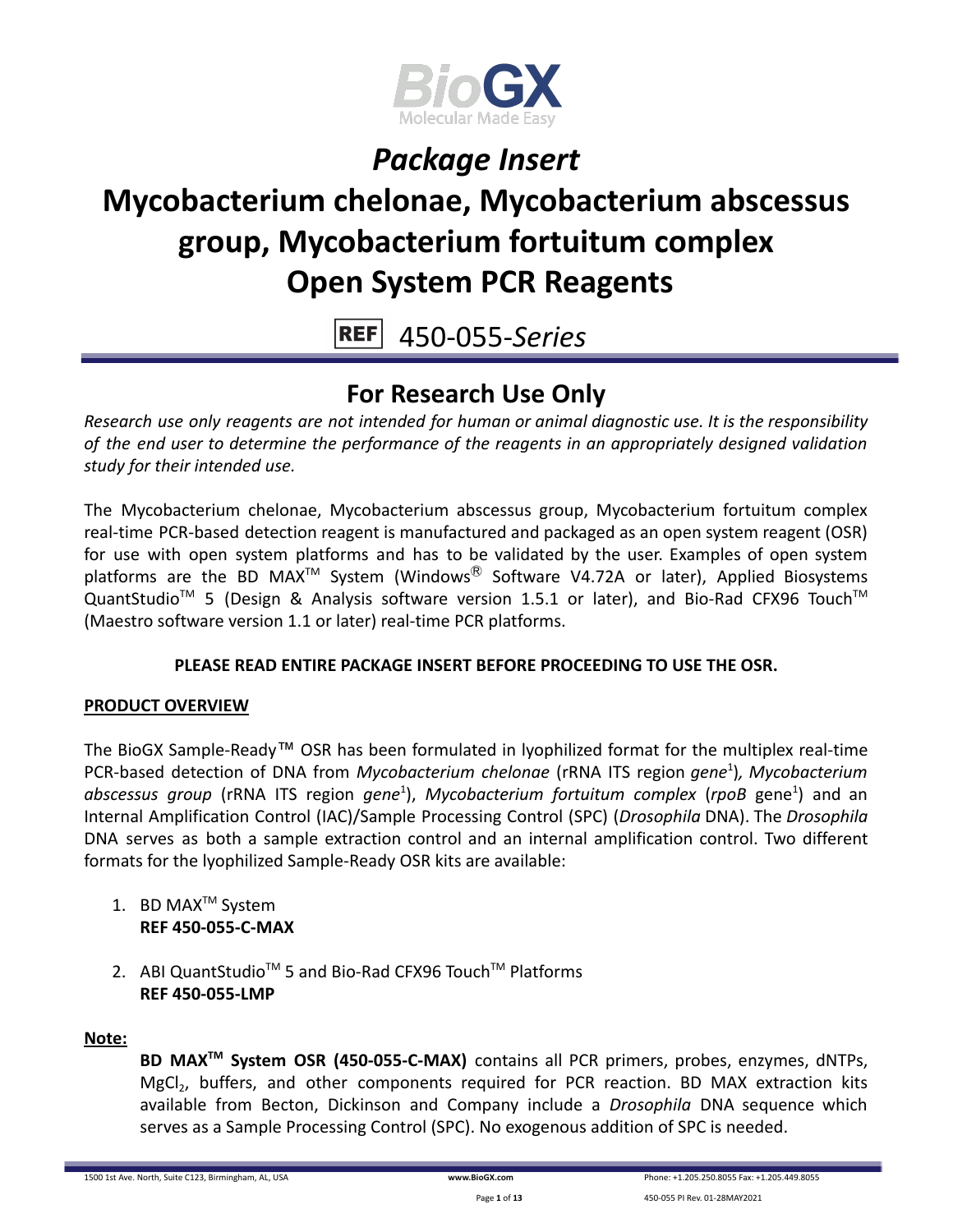

# **Mycobacterium chelonae, Mycobacterium abscessus group, Mycobacterium fortuitum complex Open System PCR Reagents**

450-055-*Series*

**OSR for ABI and Bio-Rad Platforms (450-055-LMP)** contain all PCR primers, probes, enzymes, dNTPs, MgCl<sub>2</sub>, buffers, and other components required for the PCR reaction. *Drosophila* DNA sequence is included in the OSR master mix and serves as Internal Amplification

### **PACKAGE CONTENTS**

**BioGX REF:** 450-055-C-MAX **Platform(s):** BD MAX<sup>™</sup> System

Each 24-reaction package contains two pouches:

- 1. First pouch contains 24 sealed BD MAX<sup>™</sup> tubes of BioGX lyophilized Sample-Ready<sup>™</sup> OSR, each tube sufficient for a 12.5 µL PCR reaction.
- 2. Second pouch contains 24 sealed BD MAX<sup>™</sup> tubes, each containing 25  $\mu$ L of OSR-specific BioGX Rehydration Buffer.

**BioGX REF:** 450-055-LMP Platform(s): ABI QuantStudio<sup>™</sup> 5 and Bio-Rad CFX96 Touch<sup>™</sup>

Control (IAC). No exogenous addition of SPC is needed.

Each 64-reaction package consists of one pouch:

1. The pouch contains 2 x 8-tube strips. Each tube contains BioGX lyophilized Sample-Ready<sup>™</sup> OSR sufficient for 4 x 15 µL PCR reactions.

Note: 8-tube strips containing reagents ARE NOT compatible with ABI QuantStudio<sup>™</sup> 5 and Bio-Rad CFX96 Touch™ instruments.

### **EQUIPMENT AND MATERIALS REQUIRED BUT NOT PROVIDED**

- Lyophilized Positive Control Template DNA Beads  $(10^5 \text{ copies/head})$ 
	- BioGX Mycobacterium chelonae (Part number 720-0174)
	- BioGX Mycobacterium abscessus Group (Part number 720-0175)
		-
	- BioGX Mycobacterium fortuitum complex 1 (Part number 720-0176)
	- BioGX Mycobacterium fortuitum complex 2 (Part number 720-0177)
- **BioGX Molecular Grade Water or equivalent** 
	- BioGX Rehydration Water (Part number: 800-0035-12)
- BD MAX ™ ExK ™ DNA-1 (US BD catalog no. 442817/ International BD catalog no. 442818)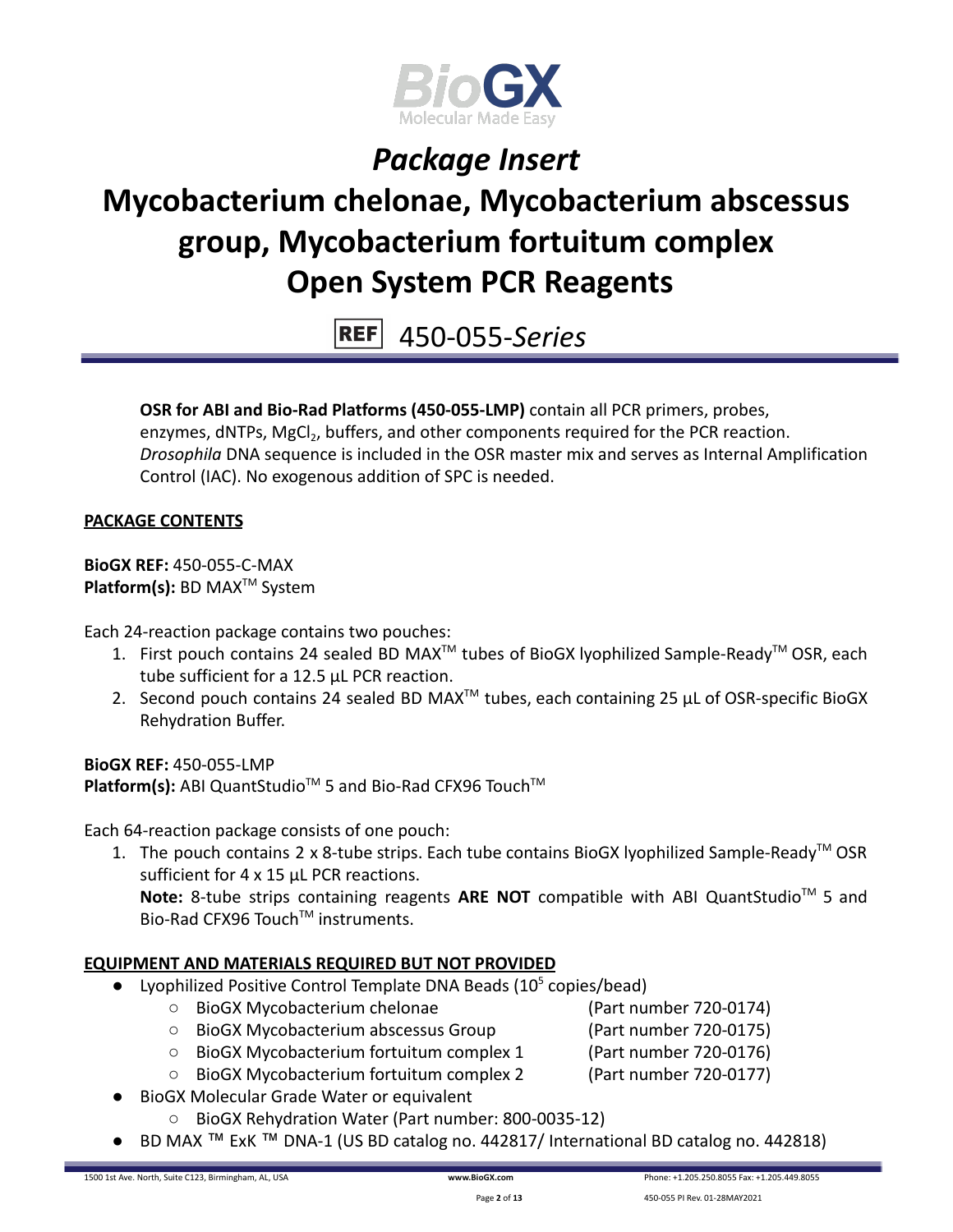

# **Mycobacterium chelonae, Mycobacterium abscessus group, Mycobacterium fortuitum complex Open System PCR Reagents**

450-055-*Series*

- BD MAX ™ PCR Cartridges (US and International BD catalog no. 437519)
- Vortex Genie 2 Vortexer (VWR catalog no. 58815-234) or equivalent
- Disposable nitrile gloves
- Applied Biosystems QuantStudio 5 (0.2 mL) consumables
	- Thermo Fisher optical 8-tube strip (catalog no. 4316567)
	- Thermo Fisher ultra-clear optical caps, strips of 8 (catalog no. AB-0866)
	- Thermo Fisher 96-well optical clear reaction plates (catalog no. A36924)
	- Thermo Fisher 96-well qPCR plate seals (catalog no. AB-1170)
- Bio-Rad CFX96 Touch consumables
	- Bio-Rad 8-tube PCR strips without caps (catalog no. TLS0851)
	- Bio-Rad Optical flat 8-cap strips for PCR tubes (catalog no. TCS0803)
	- Bio-Rad 96-well plates (catalog no. HSP9655)
	- Bio-Rad 96-well plate sealing film, optical (catalog no. MSB1001)

### **WARNINGS AND PRECAUTIONS**

- For research use only. Not intended for human or animal diagnostics use.
- If handling biological samples, including used Extraction Kits and PCR Cartridges, treat as if capable of transmitting infectious agents in accordance with safe laboratory procedures such as those described in CLSI Document M29 $2$  and in Biosafety in Microbiological and Biomedical Laboratories<sup>3</sup>
- BioGX REF: 450-055-C-MAX has been quality control tested only with the BD Open System Extraction Kits on the BD MAX<sup>™</sup> System.
- BioGX REF: 450-055-LMP has been quality control tested only with the Applied Biosystems QuantStudio<sup>™</sup> 5 and Bio-Rad CFX96 Touch<sup>™</sup> real-time PCR platforms.
- Do not use the reagents if the protective pouches are open or torn upon arrival.
- Close reagent protective pouches promptly with the zip seal after each use. Remove any excess air in the pouches prior to sealing and store at 2-8 °C.
- Do not remove desiccant from the PCR master mix pouches.
- Do not use Sample-Ready**TM** master mix if the desiccant is not present or is broken inside the Sample-Ready**TM** master mix pouches.
- Do not use reagent tubes if the foil seal has been opened or damaged.
- Do not mix reagents from different pouches and/or kits and/or lots.
- Do not use expired reagents and/or materials.

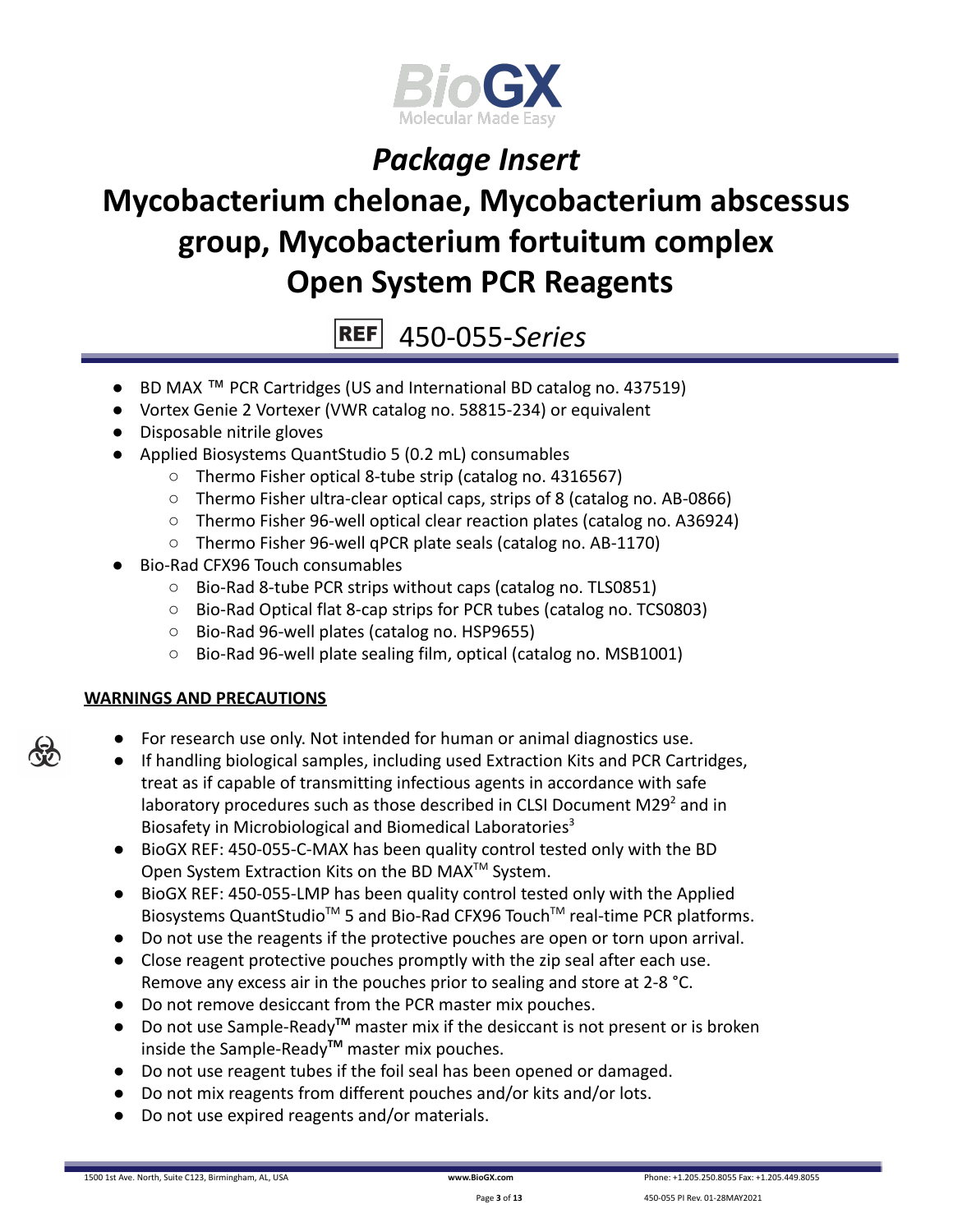

# **Mycobacterium chelonae, Mycobacterium abscessus group, Mycobacterium fortuitum complex Open System PCR Reagents**

450-055-*Series*

- Refer to BD MAX<sup>™</sup> ExK<sup>™</sup> DNA-1 Extraction Kit Instructions or to other respective nucleic acid extraction kits manufacturers' instructions for information about proper handling, cautions, and proper waste disposal.
- Do not mix septum caps between Sample Buffer Tubes or re-use septum caps as contamination may occur and compromise test results.
- Check BD Unitized Reagent Strips for proper liquid fills (ensure that the liquids are at the bottom of the tubes).
- Do not pipette by mouth.
- Do not smoke, drink, or eat in areas where samples or kits are being handled.
- Dispose of unused reagents and waste in accordance with country, federal, provincial, state, and local regulations.
- Use clean gloves when handling extraction kit components and PCR reagents and buffer tubes.

### **STORAGE REQUIREMENTS AND RECOMMENDATIONS**



Product ships at ambient temperature, but BioGX recommends long-term storage at 2-8°C. Reagents have been tested to demonstrate optimal performance when stored properly and consumed by the Manufacturer Recommended Use By Date. The end user may opt to extend the useful life for Research Use Only reagents upon completing their own performance validations. BioGX's guarantee of reagent integrity does not extend beyond the Manufacturer Recommended Use By Date when stored properly. Avoid exposing the reagents (lyophilized or rehydrated) to direct sunlight or long-term ambient lighting. Tightly reseal the pouch with unused reactions and immediately return to a refrigerator after opening. To mitigate reagent performance degradation from exposure to moisture, BioGX suggests using the entire contents of the opened pouch within 2 weeks; however, the user may choose to verify an extended working time > 2 weeks by performance testing with positive controls and an examination of the sample preparation control target.

### **SAMPLE TYPES UTILIZED FOR QUALITY CONTROL TESTING**

-Pretreated sputum samples

-Pretreated bronchoalveolar lavage (BAL) samples

 $\mathbf{i}$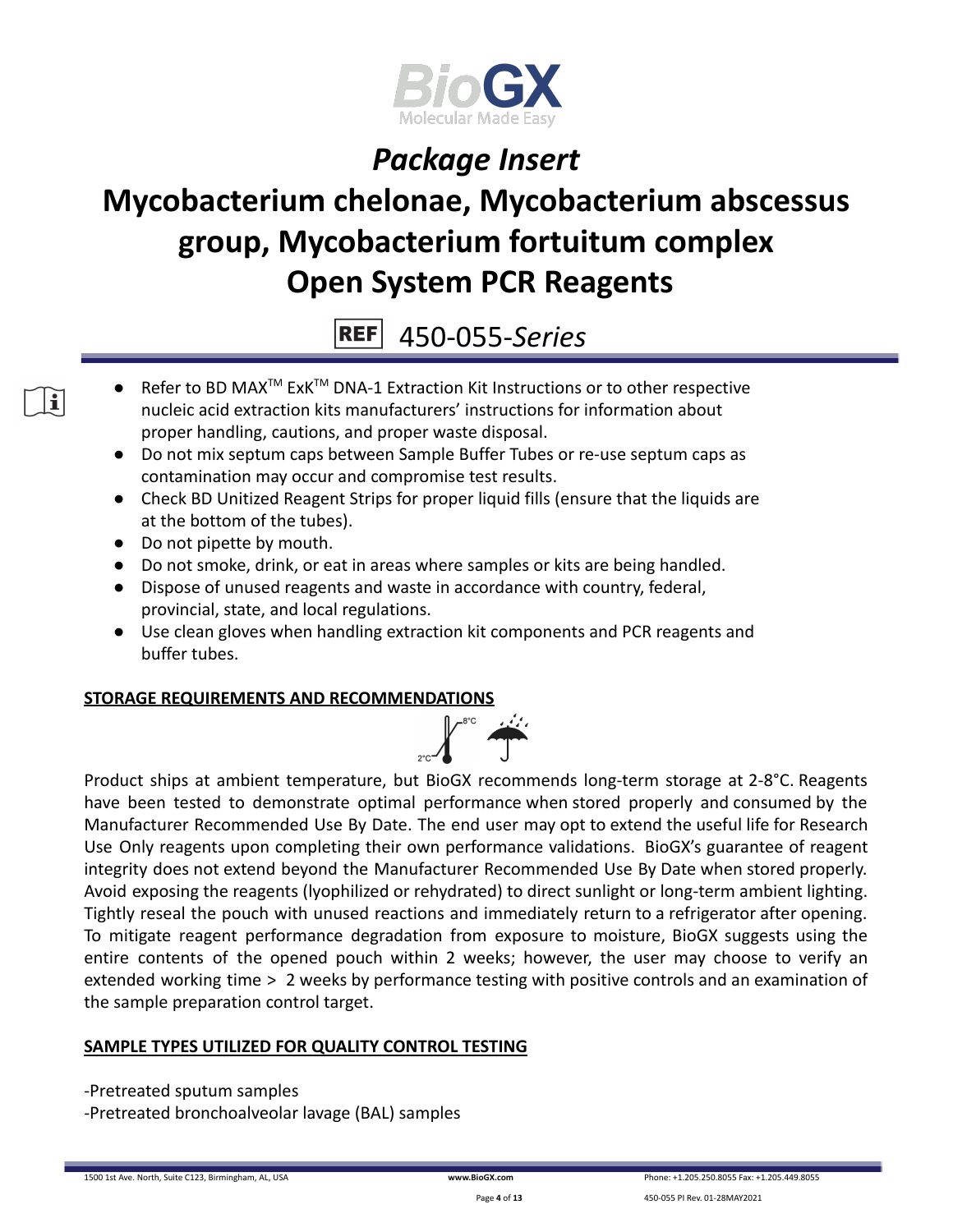

# **Mycobacterium chelonae, Mycobacterium abscessus group, Mycobacterium fortuitum complex Open System PCR Reagents**

**REF** 450-055-*Series*

#### **REAGENT OPTICAL CONFIGURATION**

**Table 1.** Optical Channel Configuration for REF 450-055-*Series*.

| <b>Optical Channel</b><br>(Fluorophore Equivalent) | <b>Target</b>                   |  |
|----------------------------------------------------|---------------------------------|--|
| <b>FAM</b>                                         | Mycobacterium chelonae          |  |
| <b>HEX</b>                                         | Mycobacterium abscessus group   |  |
| Texas Red                                          | Mycobacterium fortuitum complex |  |
| Cy <sub>5</sub>                                    | Unused                          |  |
| Cy5.5                                              | SPC/IAC                         |  |

#### **QUALITY CONTROL AND EXTRACTION TESTING PARAMETERS**

### **BD MAXTM System (BioGX REF: 450-055-C-MAX)**

As a starting point, users can import and install the Electronic User Defined Protocol (eUDP) that utilizes ExK DNA-1 extraction kits onto the BD MAX<sup>™</sup>. BioGX's most current eUDP utilized for quality control of this product can be obtained by sending an email to **[TS@biogx.com](mailto:TS@biogx.com)**. Please refer to the BD MAX<sup>™</sup> user manua<sup>4</sup> for uploading instructions**.**

#### **ABI and Bio-Rad Platforms (BioGX REF: 450-055-LMP)**

As a starting point, users can import and install a PCR run file onto:

- 1. Applied Biosystems QuantStudio<sup>™</sup> 5 (Design & Analysis software version 1.5.1 or later)
- 2. Bio-Rad CFX96 Touch<sup>™</sup> (Maestro software version 1.1 or later)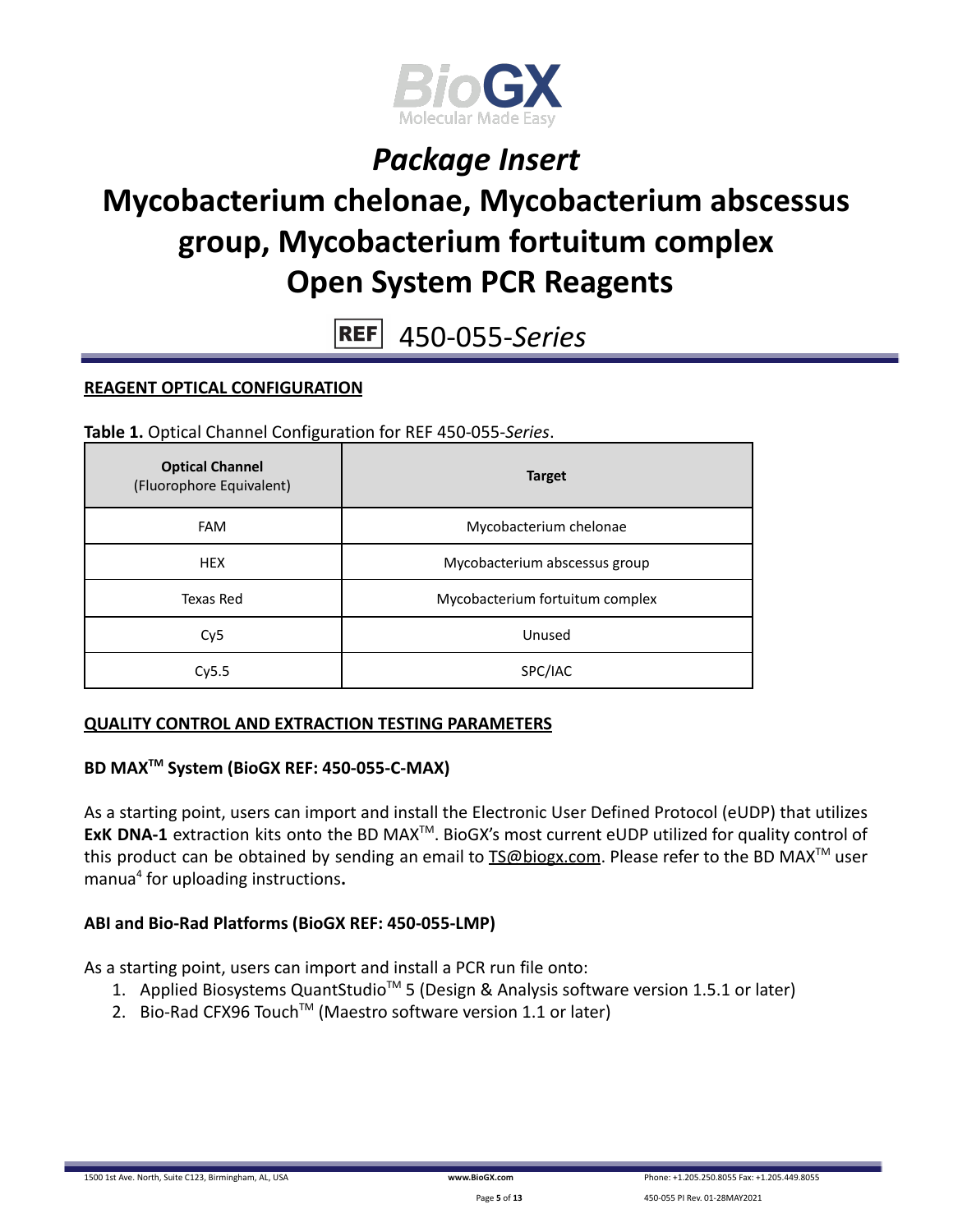

# **Mycobacterium chelonae, Mycobacterium abscessus group, Mycobacterium fortuitum complex Open System PCR Reagents**

## 450-055-*Series*

BioGX's most current ABI QuantStudio<sup>™</sup> 5 and Bio-Rad CFX96 Touch<sup>™</sup> PCR run files utilized for quality control of this product can be obtained by sending an email to [TS@biogx.com.](mailto:TS@biogx.com) Please refer to the Applied Biosystems QuantStudio<sup>™</sup>5 user manual<sup>5</sup> for uploading instructions. Please refer to the Bio-Rad CFX96 Touch<sup>™</sup> user manual<sup>6</sup> for uploading instructions.

### **SAMPLE VOLUMES UTILIZED DURING QUALITY CONTROL TESTING**

The end user may choose to validate a different pretreatment method or volume of sample to load other than the sample processing used by BioGX for QC testing as outlined below.

#### **PRETREATMENT PROCEDURES FOR VISCOUS SAMPLES TYPES (i.e., sputum and BAL)**

**APPROPRIATE LOCKING-CAP TUBES OR A LID-LOCK RACK MUST BE USED WHEN SAMPLES ARE BOILED. THE END USER SHOULD USE APPROPRIATE BIOSAFETY PROTOCOLS (INCLUDING A BIOSAFETY HOOD AND RESPIRATOR) WHEN PROCESSING SPUTUM or BAL SAMPLES THAT POTENTIALLY CONTAIN** *MYCOBACTERIA.*

For viscous samples, the use of a mucolytic agent to reduce viscosity and support efficient DNA extraction is recommended. Examples of three different pretreatment protocols to reduce viscosity of sputum or BAL samples are outlined below. Note: Pretreatment reagents are not included with BioGX 450-055-C-MAX/450-055-LMP.

1. **Proteinase K Pretreatment:** Pellet sample (250 μL sputum or 500 μL BAL) by centrifugation at 20,000 x g for 15 min, decant and wash pellet with 1 mL 20mM Tris HCl pH 8, centrifuge at 20,000 x g for 15 min, decant and add 250 μL of Proteinase K solution (1 mg/mL), incubate at 56°- 65°C for 30 minutes. After Proteinase K digestion, heat to 100°C for 10-15 minutes. Allow for cooling to room temperature.

#### **BD MAXTM System**

Once the pretreated sample has cooled to ambient temperature, pipette 200 μL of pretreated sample into the BD MAX<sup>™</sup> Sample Buffer Tube (SBT), aseptically place the BD<sup>™</sup> septum cap on each SBT. Pulse vortex the SBT for 1-3 seconds, and load the SBT into the extraction tray.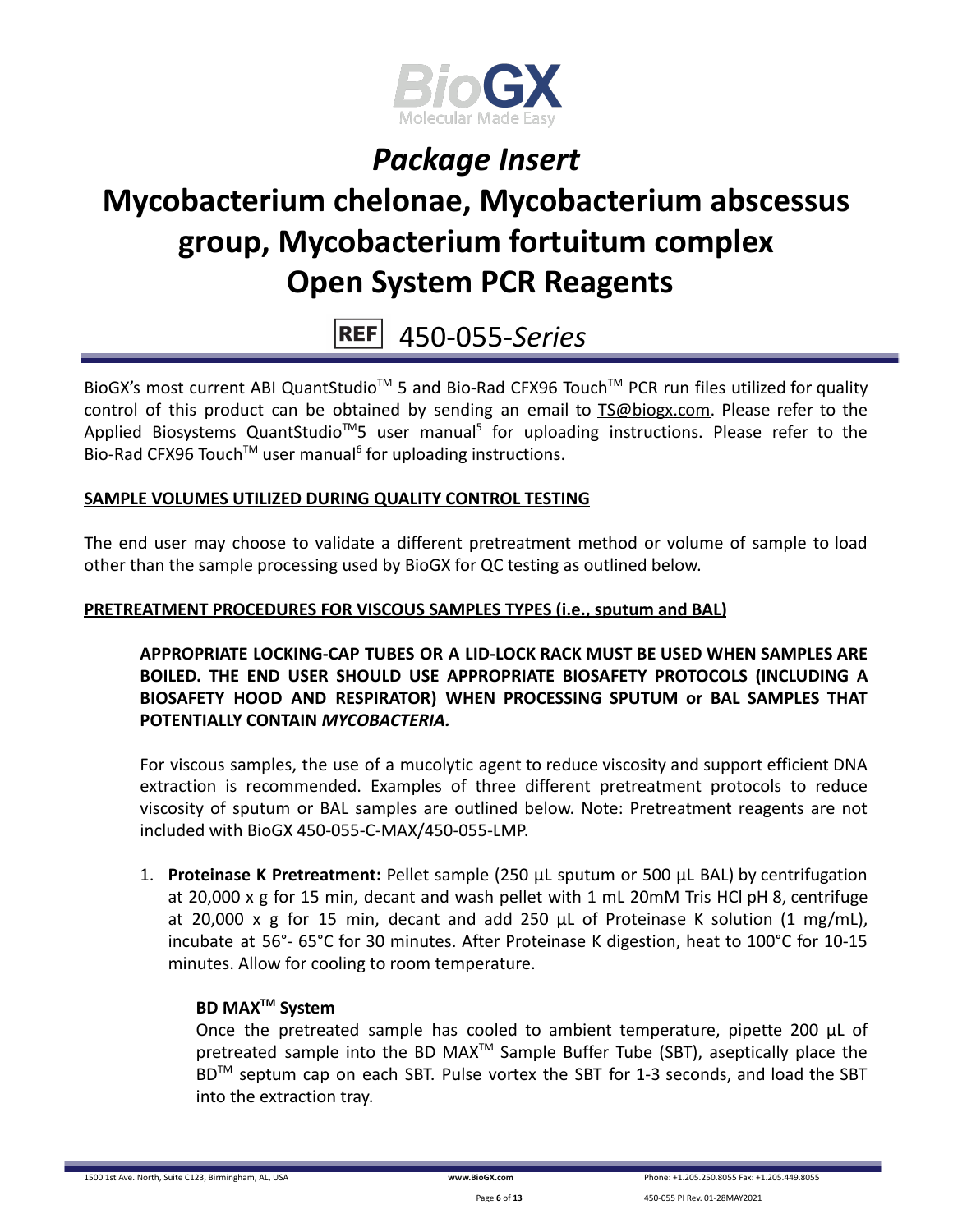

# **Mycobacterium chelonae, Mycobacterium abscessus group, Mycobacterium fortuitum complex Open System PCR Reagents**

450-055-*Series*

### **ABI QuantStudioTM 5 and Bio-Rad CFX96 TouchTM (validated magnetic bead or silica column extraction kits)**

Once the pretreated sample has cooled to ambient temperature, follow manufacturer recommendations for extraction of appropriate sample volume of pretreated sample into validated magnetic-bead or silica column extraction device and proceed with nucleic acid purification.

2. **Copan SL solution Pretreatment:** (Copan catalog #099CE.A) is a mucolytic agent that supports rapid digestion but does not provide decontamination of natural flora. Manufacturer recommendations should be followed. Depending on the mucopolysaccharide content of the sample, incubation time can range from 15 minutes to 120 minutes.

### **BD MAXTM System**

Pipette 200  $\mu$ L of pretreated sample into the BD MAX<sup>TM</sup> Sample Buffer Tube (SBT), aseptically place the BD<sup>TM</sup> septum cap on each SBT. Pulse vortex the SBT for 1-3 seconds, and load the SBT into the extraction tray.

### **ABI QuantStudioTM 5 and Bio-Rad CFX96 TouchTM (validated magnetic bead or silica column extraction kits)**

Follow manufacturer recommendations for extraction of appropriate sample volume of pretreated sample into validated magnetic-bead or silica column extraction device and proceed with nucleic acid purification.

3. **BD BBL**Ⓡ **MycoPrepTM Pretreatment:** (BD catalog # 240862) supports both mucolytic digestion and decontamination of natural flora. Manufacturer recommendations for BD BBL<sup>®</sup> MycoPrep<sup>™</sup> should be followed. Depending on the mucopolysaccharide content of the sample, incubation time can range from 15 minutes to 30 minutes.

### **BD MAXTM System**

Pipette 200  $\mu$ L of pretreated sample into the BD MAX<sup>TM</sup> Sample Buffer Tube (SBT), aseptically place the BD<sup>TM</sup> septum cap on each SBT. Pulse vortex the SBT for 1-3 seconds, and load the SBT into the extraction tray.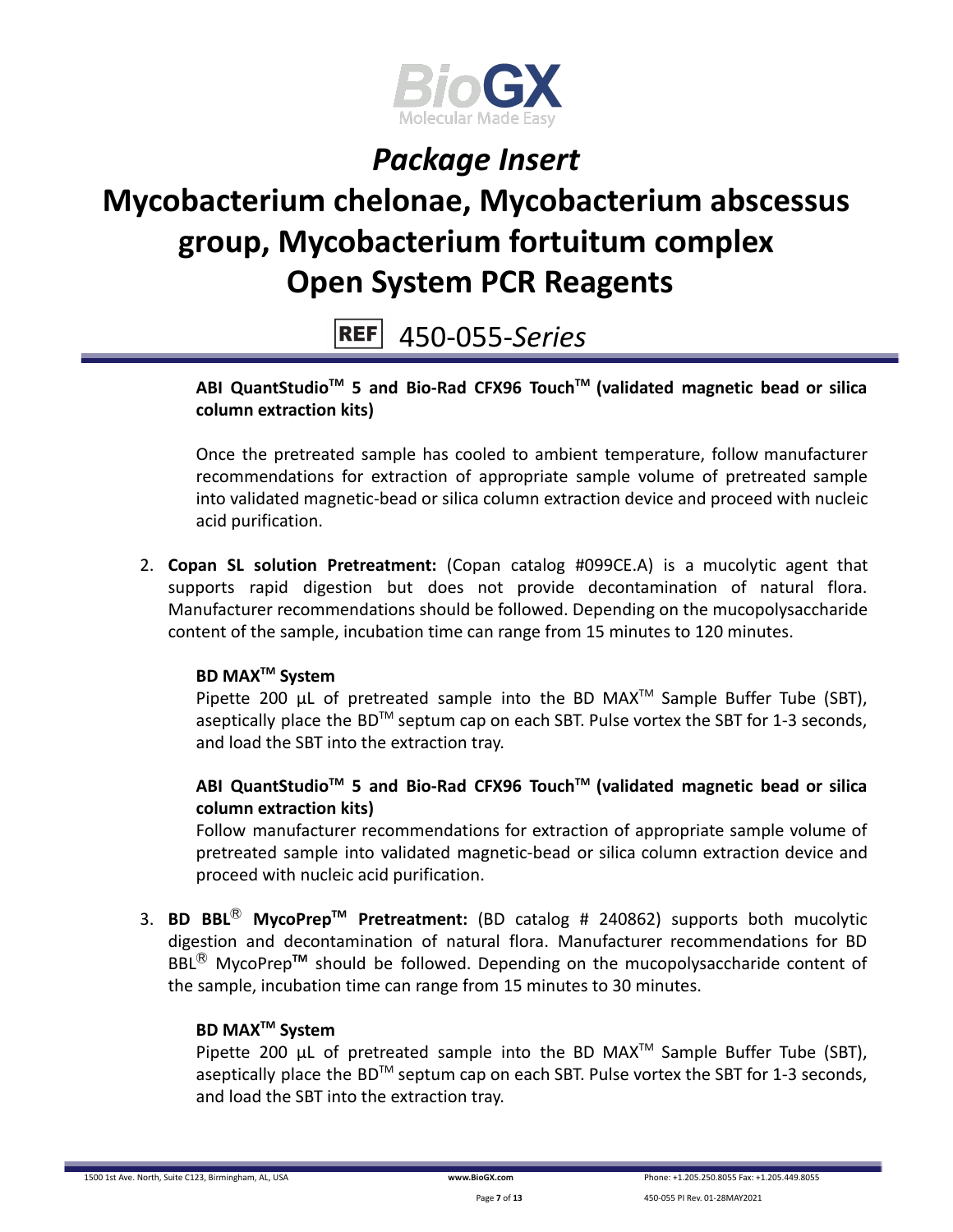

# **Mycobacterium chelonae, Mycobacterium abscessus group, Mycobacterium fortuitum complex Open System PCR Reagents**

450-055-*Series*

### **ABI QuantStudioTM 5 and Bio-Rad CFX96 TouchTM (validated magnetic bead or silica column extraction kits)**

Follow manufacturer recommendations for extraction of appropriate sample volume of pretreated sample into validated magnetic-bead or silica column extraction device and proceed with nucleic acid purification.

### **BioGX QUALITY CONTROL TEST SETUP PROCEDURE**

### **BD MAXTM System Quality Control Test Setup**

### **Loading a Sample Buffer Tube (SBT)**

- 1. Add the appropriate sample volume to each SBT.
- 2. Aseptically place  $BD^{TM}$  septum cap on each SBT.
- 3. Vortex the SBT for 1-3 seconds.
- 4. Load the SBT into the extraction tray.

### **WEAR NITRILE GLOVES WHEN HANDLING LYOPHILIZED REAGENTS TO REDUCE THE GENERATION OF STATIC CHARGES. DO NOT USE LATEX GLOVES.**

### **Assembly of BD MAX Extraction Strips and BioGX Reagents**

- 1. Choose the appropriate BD MAX<sup>TM</sup> extraction kit (see above). DO NOT use BD MAX<sup>TM</sup> master mix or the blank 0.3 mL conical tubes that come with the extraction kit.
- 2. Load the selected extraction cartridges into the extraction tray, 1 per sample to be tested.
- 3. Snap one BD MAX<sup>™</sup> ExK<sup>™</sup> DNA Extraction tube into snap-in position 1 (Snap-1) of each extraction strip (**Figure 1**).
- 4. Snap one BioGX Sample-Ready™ lyophilized reagent tube into position 2 (Snap-2) of each extraction strip. Check to make sure the lyophilized cake is at the bottom of the tube prior to inserting into the strip. The funnel-shaped cake may be in any orientation  $(v, >, \land, <)$ .
- 5. Snap one BioGX Rehydration Buffer tube into position 3 (Snap-3) of each extraction strip. Check to make sure the buffer is at the bottom of the tube prior to inserting into the strip. Position 4 (Snap-4) will remain empty.
- 6. Lift the tray and briefly examine the bottom of each strip to ensure all reagents are at the bottom of each tube and bubbles are not present in Extraction buffer reservoirs.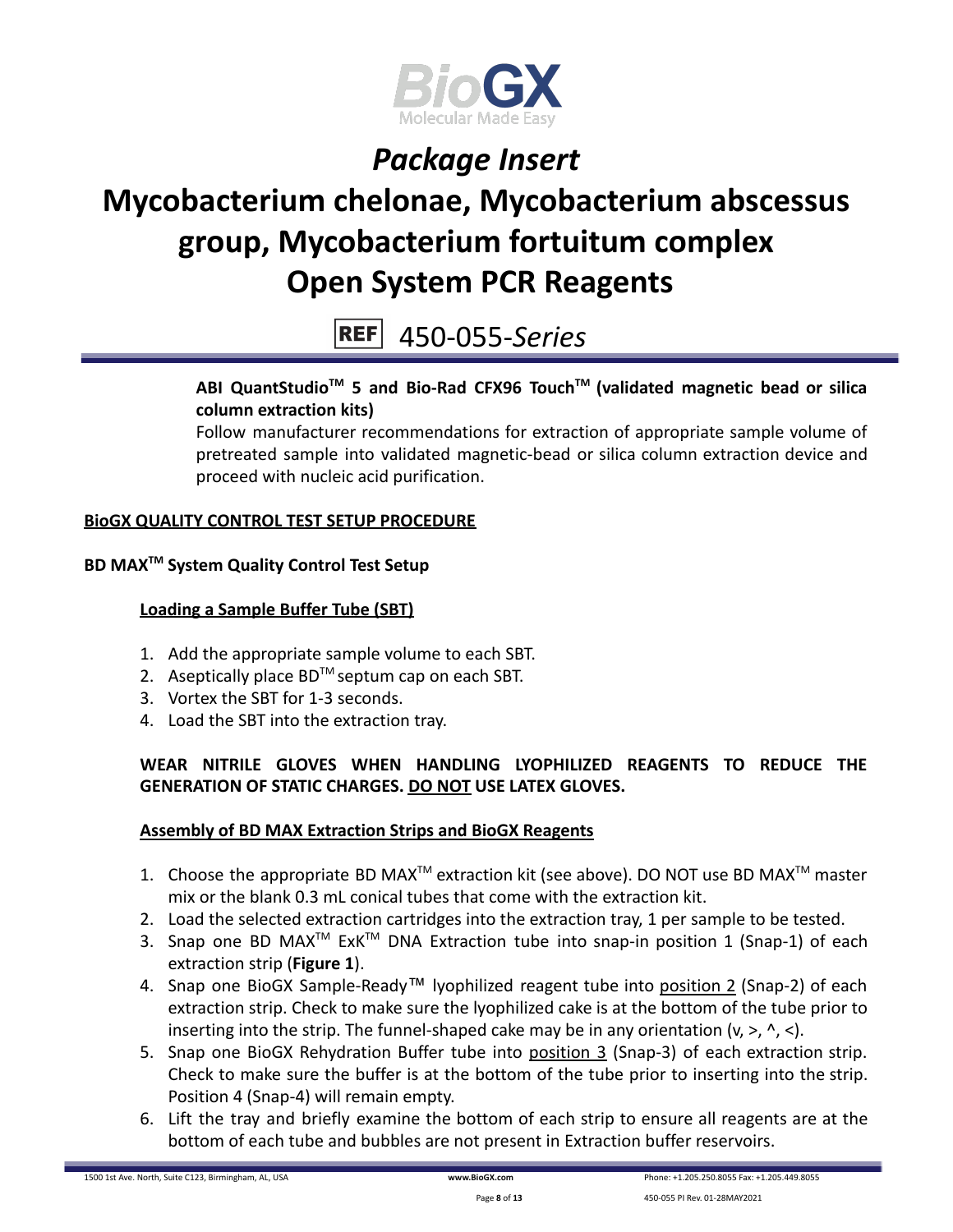

# **Mycobacterium chelonae, Mycobacterium abscessus group, Mycobacterium fortuitum complex Open System PCR Reagents**

**REF** 450-055-*Series*

- 7. Proceed with worklist generation and sample loading per BD MAX $^{TM}$  operating instructions. Select the appropriate User Defined Protocol (UDP). Load the extraction tray and, if necessary, a new PCR card into the instrument, close the door, and click "Start Run."
- 8. Analyze the results by opening the completed run file in the "Results" tab.

### BD MAX ExK™ 4-Snap Unitized Reagent Strip



### **Single Master Mix Type 4 Setup**

**Figure 1.** Diagram of BD MAX**TM** ExK**TM** 4-snap Unitized Reagent Strips

#### **Important Note**

Always first insert all Snap-1 tubes, then all Snap-2 tubes, then all Snap-3 tubes. The Snap 4 position will remain empty unless the user has set up the reagent to run in dual master mix mode. Approximately 25 µL of extracted nucleic acid remains in the position 3 tube after extraction. This may be removed and saved for further analyses after the run has been completed.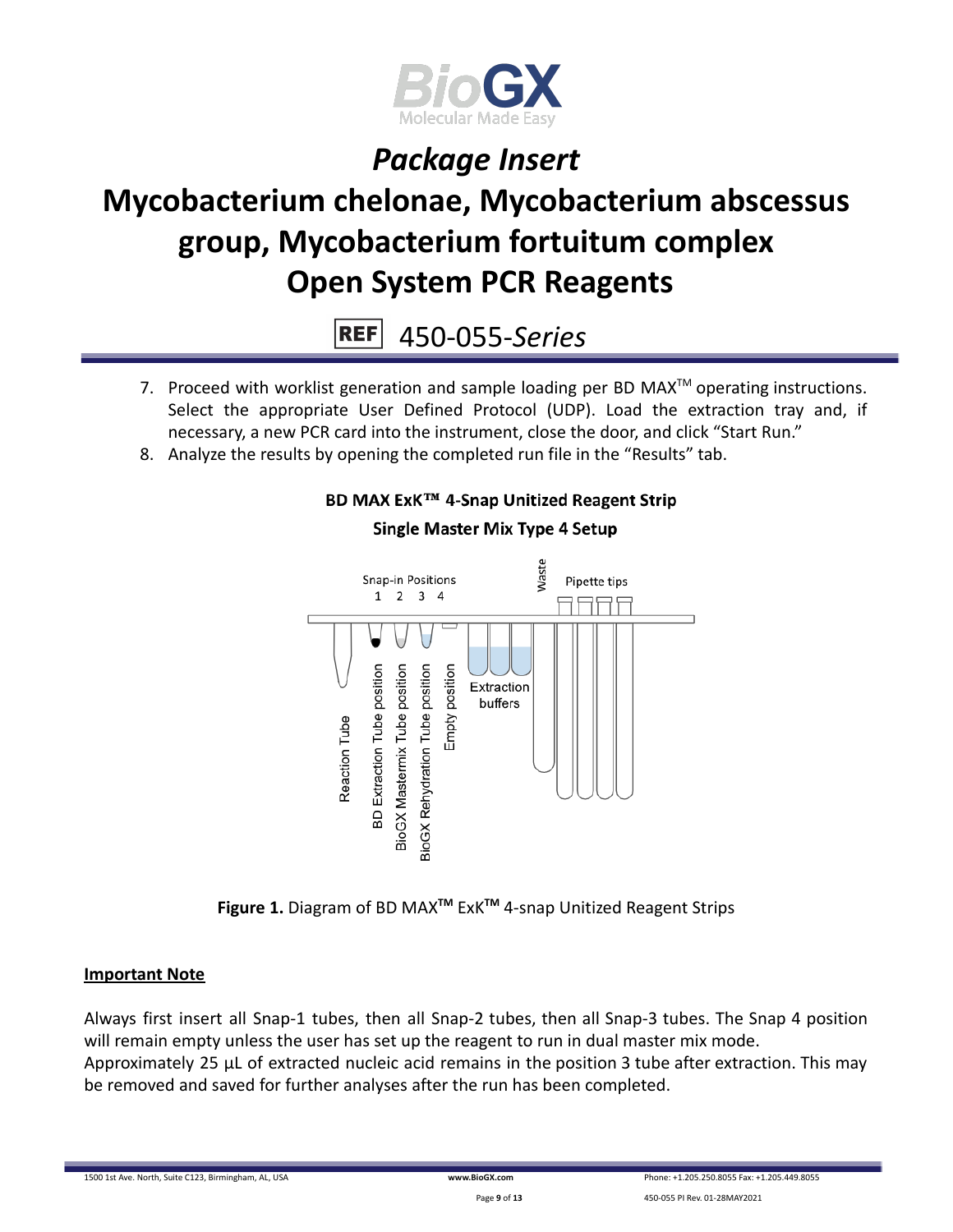

# **Mycobacterium chelonae, Mycobacterium abscessus group, Mycobacterium fortuitum complex Open System PCR Reagents**

450-055-*Series*

**ABI QuantStudioTM 5 and Bio-Rad CFX96 TouchTM Quality Control Test Setup**

**WEAR NITRILE GLOVES WHEN HANDLING LYOPHILIZED REAGENTS TO REDUCE THE GENERATION OF STATIC CHARGES. DO NOT USE LATEX GLOVES.**

#### **Assembly of BioGX Reagents**

1. Prepare the appropriate number of 8-tube PCR strips or 96-well PCR plates.

2. Transfer 40 μL of molecular grade water to one vial of lyophilized BioGX reagents. The rehydrated master mix is more than sufficient for 4 samples to be tested.

Note: 8-tube strips containing reagents ARE NOT compatible with ABI QuantStudio<sup>™</sup> 5 and Bio-Rad CFX96 Touch<sup>™</sup> instruments. Rehydrated master mix must be transferred to 8-tube PCR strips or 96-well PCR plates compatible with appropriate instruments.

3. Mix by gently pipetting up and down. (IMPORTANT: Keep rehydrated master mix in a cold block or on ice if setup cannot not be completed within 20 minutes. If the rehydrated master mix cannot be used immediately, it can be capped and stored up to 24 hours at 2-8°C, protected from light).

4. Transfer 10 μL of rehydrated master mix to the bottom of 4 empty wells.

- 5. To each well containing 10 μL of rehydrated master mix, add 5 μL of extracted sample.
- 6. Affix the appropriate optical caps or optical plate seals.

7. Pulse spin the sealed PCR plate or tube to mix and bring liquid to the bottom.

8. Load 8-tube PCR strips or 96-well PCR plates into the real-time PCR platform and start the run. Avoid unnecessary delay once tubes/plates are loaded into the real-time PCR instrument.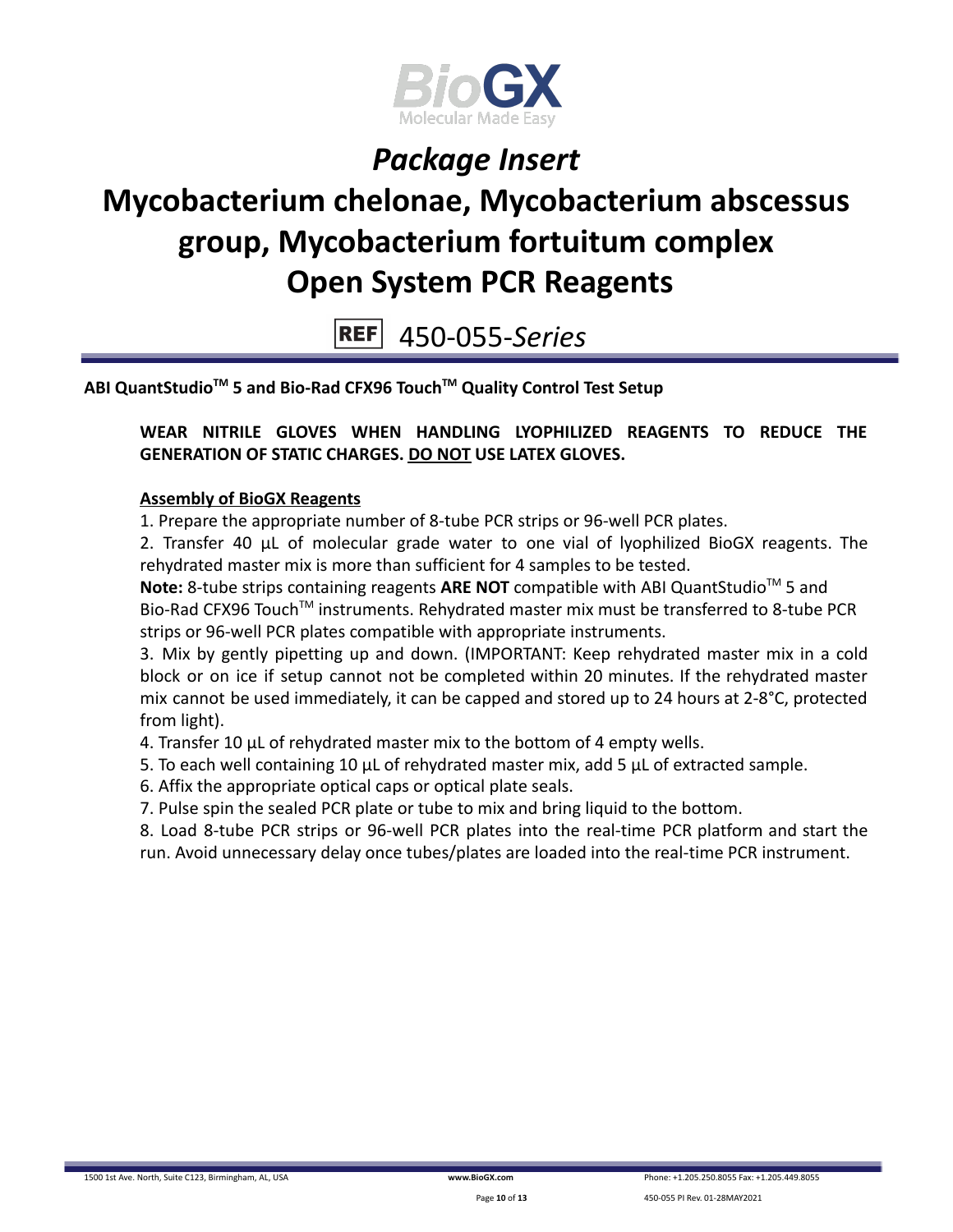

# **Mycobacterium chelonae, Mycobacterium abscessus group, Mycobacterium fortuitum complex Open System PCR Reagents**

450-055-*Series* **REF** 

#### **INTERPRETATION OF RESULTS**

**Table 2.** Multiplex PCR Results Interpretation for 450-055-*Series*.

| Mycobacterium<br>chelonae | Mycobacterium<br>abscessus group | Mycobacterium<br>fortuitum complex | <b>IAC or</b><br><b>SPC</b> | Interpretation                                                                                        |
|---------------------------|----------------------------------|------------------------------------|-----------------------------|-------------------------------------------------------------------------------------------------------|
|                           |                                  |                                    | $+/-$                       | Mycobacterium chelonae POSITIVE                                                                       |
|                           | ٠                                |                                    | $+/-$                       | Mycobacterium abscessus group POSITIVE                                                                |
|                           |                                  |                                    | $+/-$                       | Mycobacterium fortuitum complex POSITIVE                                                              |
|                           |                                  |                                    | ÷                           | Mycobacterium chelonae, Mycobacterium<br>abscessus group, Mycobacterium fortuitum<br>complex NEGATIVE |
|                           |                                  |                                    |                             | Unresolved*                                                                                           |

\*Failed PCR due to inhibition, reagent failure or incorrect assembly of PCR reaction.

#### **ASSAY PERFORMANCE**

All BioGX Research Use Only products are designed to detect 20 copies or less of the target nucleic acid per reaction.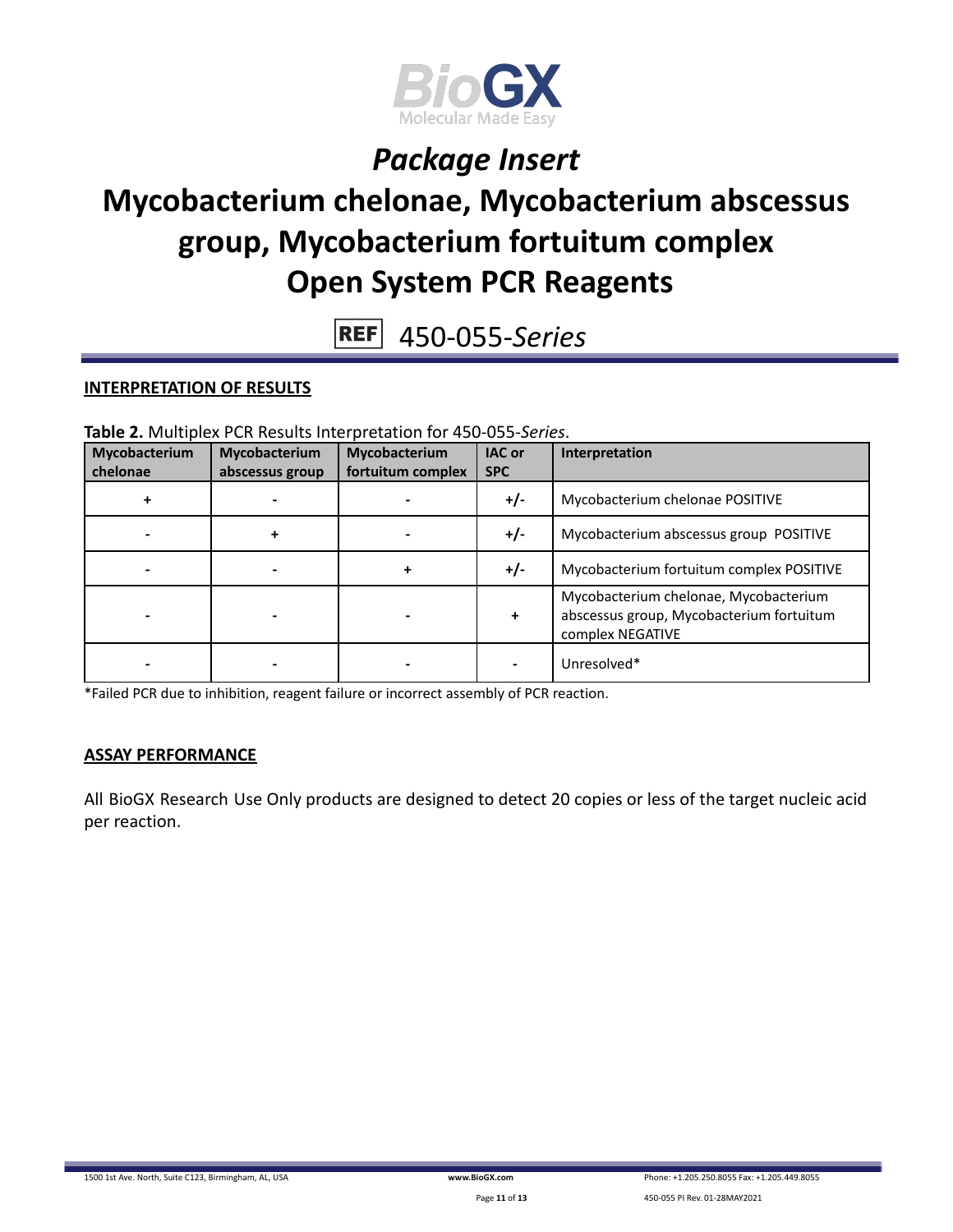

# **Mycobacterium chelonae, Mycobacterium abscessus group, Mycobacterium fortuitum complex Open System PCR Reagents**

#### **REF** 450-055-*Series*

#### **REFERENCES**

- 1. Rocchetti, Talita T., et al. "Detection of Mycobacterium chelonae, Mycobacterium abscessus group, and Mycobacterium fortuitum complex by a multiplex real-time PCR directly from clinical samples using the BD MAX system." The Journal of Molecular Diagnostics 19.2 (2017): 295-302.
- 2. Clinical and Laboratory Standards Institute. Protection of laboratory workers from occupationally acquired infections; Approved Guideline. Document M29 (Refer to the latest edition).
- 3. Centers for Disease Control and Prevention and National Institutes of Health. Biosafety in Microbiological and Biomedical Laboratories. Choosewood L.C. and Wilson D.E. (eds) (2009). HHS Publication No. (CDC) 21-1112.
- 4. BD MAX<sup>™</sup> System User's Manual (refer to the latest revision) BD Life Sciences, Sparks, Maryland 21152 USA.
- 5. QuantStudioTM Design and Analysis software User Guide, ThermoFisher Scientific, Waltham, Massachusetts, USA (Refer to the latest version).
- 6. CFX96 Touch, CFX96 Touch Deep Well, CFX Connect, and CFX384 Touch Systems Instruction Manual (refer to the latest version), Bio-Rad Laboratories, Inc., Hercules, California, USA (Refer to the latest version).

#### **Please call BioGX or email info@biogx.com with any questions you may have regarding this product.**

| Rev. # | <b>Effective Date</b> | <b>Summary of Changes</b> |
|--------|-----------------------|---------------------------|
| 01     | 28 MAY 2021           | Initial Release.          |